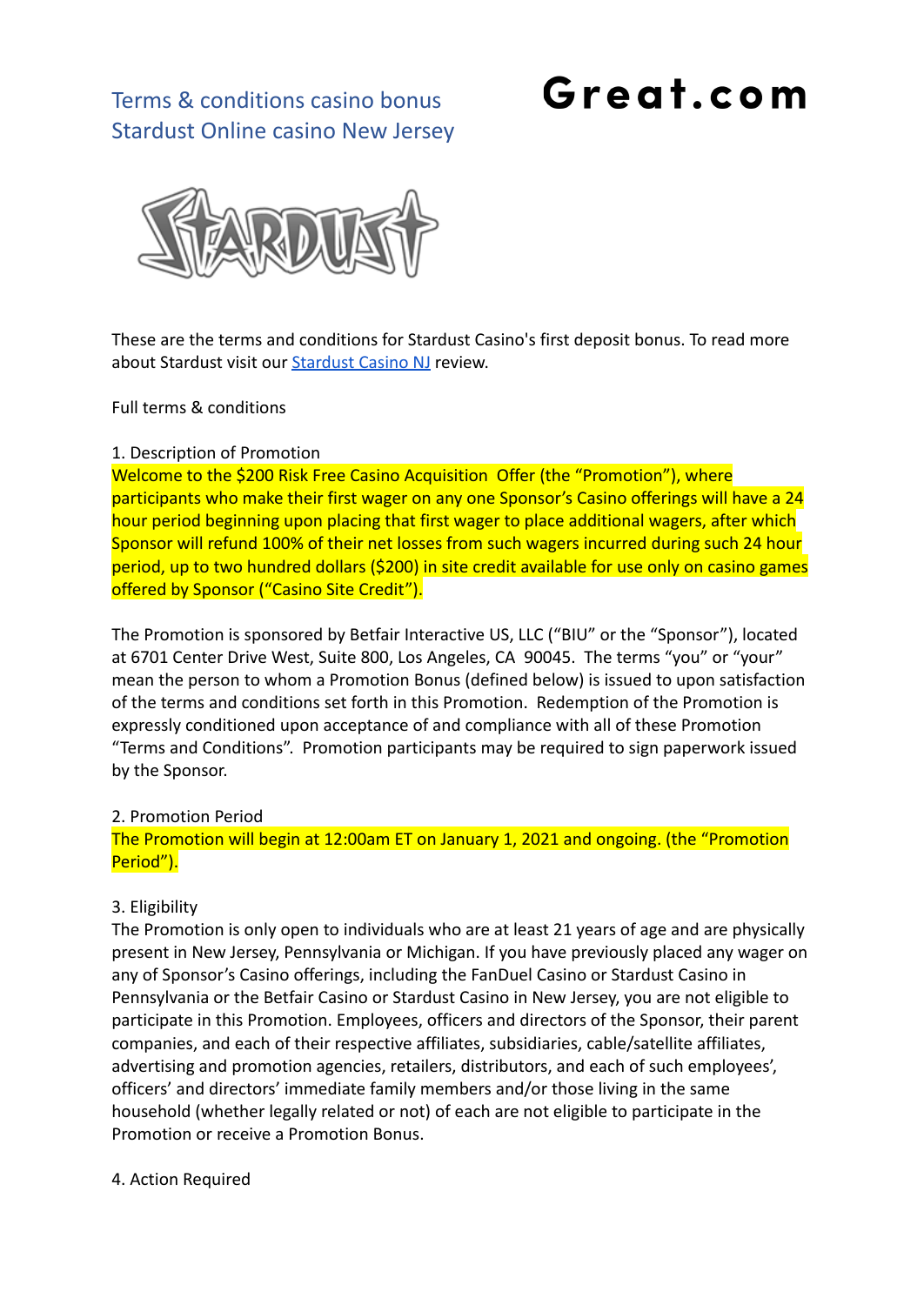# Terms & conditions casino bonus Stardust Online casino New Jersey

# Great.com

Place your first wager on any one of Sponsor's Casino offerings in order to trigger a 24 hour period beginning upon placing that first wager to place additional wagers, after which Sponsor will refund 100% of your net losses from such wagers incurred during such 24 hour period (the "Risk Free Period"), up to two hundred dollars (\$200) in Casino Site Credit ("Promotion Bonus").

## 5. Claiming Promotion Offer

If you have no net losses resulting from the Risk Free Period, you will not earn any Promotion Bonus. If applicable, the Promotion Bonus (max. \$200) will be credited to your Casino Account within seventy-two (72) hours of the completion of the Promotion Period. Promotion Bonus recipients will be solely responsible for all federal, state, and local taxes, and for any other fees or costs associated with the Promotion Bonus received, regardless of whether the Promotion Bonus, in whole or in part, is used. The Promotion Bonus value may be reported for tax purposes as required by law.

## 6. Registration Procedures

Eligible individuals must have an active Stardust Casino or FanDuel Casino member account ("Casino Account") in order to participate in this Promotion. Creating a Casino Account at https://www.Stardustcasino.com, or on the Stardust Casino or FanDuel Casino mobile applications or in the Casino lobbies of the FanDuel Sportsbook mobile applications is free. By submitting your information and creating a Casino Account, however, participants will be required to agree to the BIU Privacy Policy and Terms. If you do not agree to BIU's Terms and Privacy Policy, you cannot create a Casino Account or participate in this Promotion.

## 7. Limitations on Participation

In addition to the Eligibility Requirements in Section 3, BIU reserves the right to refuse or otherwise restrict your eligibility to participate in any Promotion for any reason, in our sole discretion, including based on your wagering patterns or wagering history or if you failed to take advantage of any previous Promotion in good faith. This Promotion is void where prohibited by law. One (1) Promotion Bonus per participant.

8. Wagering Requirements/Exclusions See Section 4.

9. Order of Funds Used for Wagering

Casino Site Credit is non-withdrawable but any winnings therefrom are immediately withdrawable. Casino Site Credit is used before deposited funds when wagering.

## 10. Eligible Games

Casino Site Credit may be used on Sponsor's table and slot casino games.

11. Restrictions on Withdrawal

The Promotion Bonus is not transferable and cannot be substituted except in the Sponsor's sole discretion. Any unused portion of the Promotion Bonus will be automatically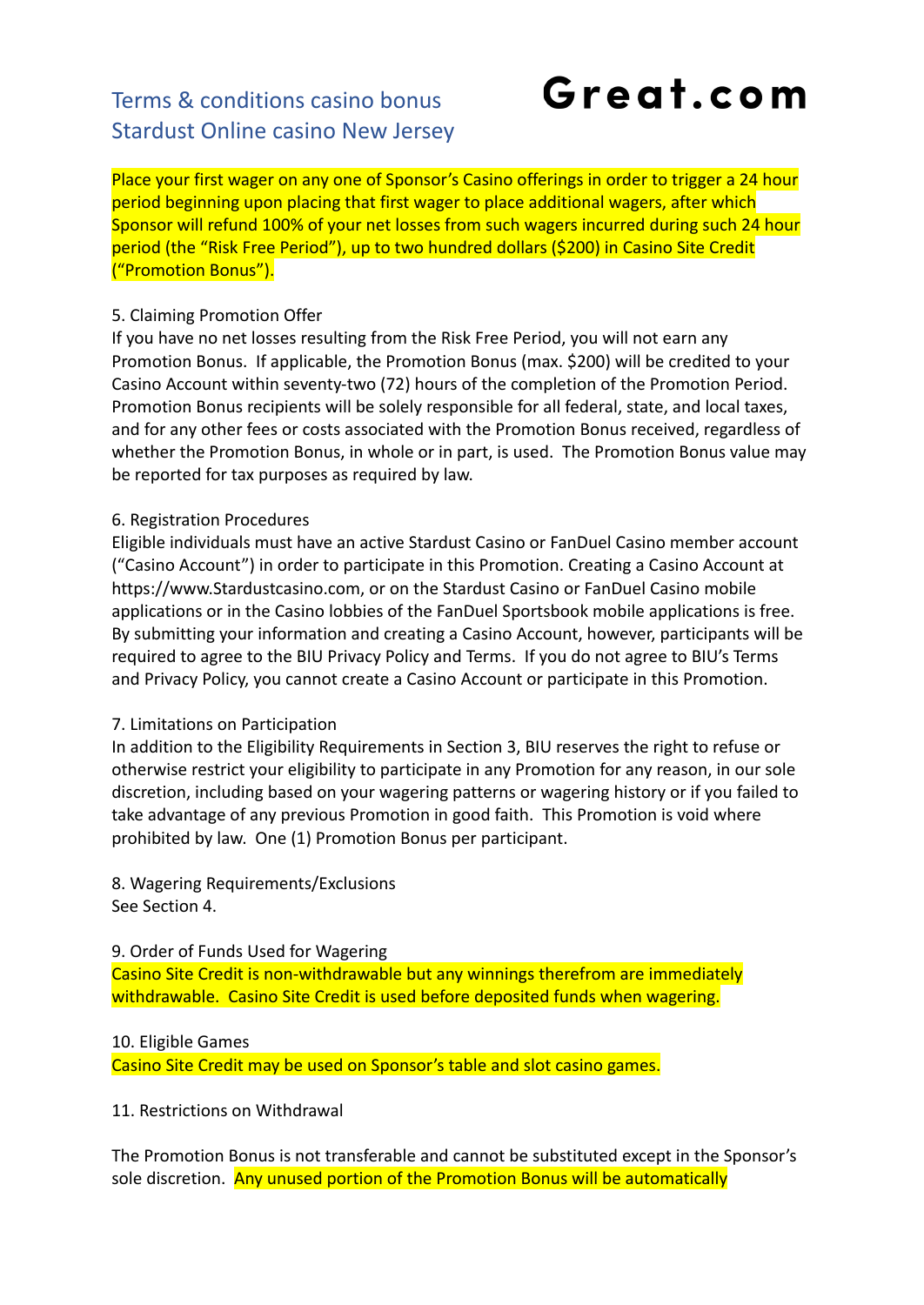withdrawn from your Casino Account seven (7) days after being credited to your Casino Account. You may withdraw your deposited funds without penalty at any time.

### 12. Cancellation

Should you wish to cancel your participation in this Promotion at any time, please contact customer support at support@Stardustcasino.com for Stardust Casino and sportsbook@fanduel.com for FanDuel Casino. Upon cancellation, you may withdraw any real money funds you have deposited into your account without restriction.

### 13. Gambling Problem

New Jersey and Pennsylvania Customers: Gambling Problem? Call 1-800-GAMBLER

Michigan Customers: Gambling Problems? Call 1-800-270-7117 for confidential help.

### 14. Additional Terms

Administration: The Sponsor expressly reserves the right to amend, suspend or terminate this Promotion at any time without prior notice or consent. Administration of this Promotion is at the sole discretion of the Sponsor. Sponsor reserves the right to restrict at any time any Casino Account holder from participating in this Promotion for any reason. Any questions relating to eligibility, these Terms and Conditions or any other questions concerning this Promotion will be resolved at the sole discretion of the Sponsor and their decisions will be final and binding with respect thereto. No groups, clubs, corporations, companies, partnerships, or organizations may participate in this Promotion or reproduce or distribute any portion of these Terms and Conditions to their members.

Release and Waiver of Liability: By redeeming this Promotion, participants agree to release, defend, indemnify and hold harmless the Sponsor, its affiliates, gaming license partners, advertising and promotion agencies, directors, officers, employees, representatives and agents from and against any and all liability claims or actions of any kind whatsoever (however named or described) for injuries, death, damages or losses to persons and property which may be sustained in connection with: (i) your participation in the Promotion; and (ii) the receipt, use or misuse of the Promotion Bonus, or while preparing for, participating in, and/or traveling to any Promotion-related activity, including those damages caused by the Sponsor's own negligence. The Sponsor expressly disclaims any responsibility or liability for injury or loss to any person or property relating to the delivery and/or subsequent use or misuse of the Promotion Bonus. In consideration of the Promotion Bonus, each individual hereby agrees and consents, without further authorization, compensation or remuneration of any kind, to the use of such individual's name, photograph, likeness (including his/her voice), biographical information and statements concerning the Promotion, in any and all advertising, promotions and other publicity conducted by the Sponsor and its affiliates.

Governing Law: All issues and questions concerning the construction, validity, interpretation and enforceability of these Terms and Conditions or the rights and obligations of participants